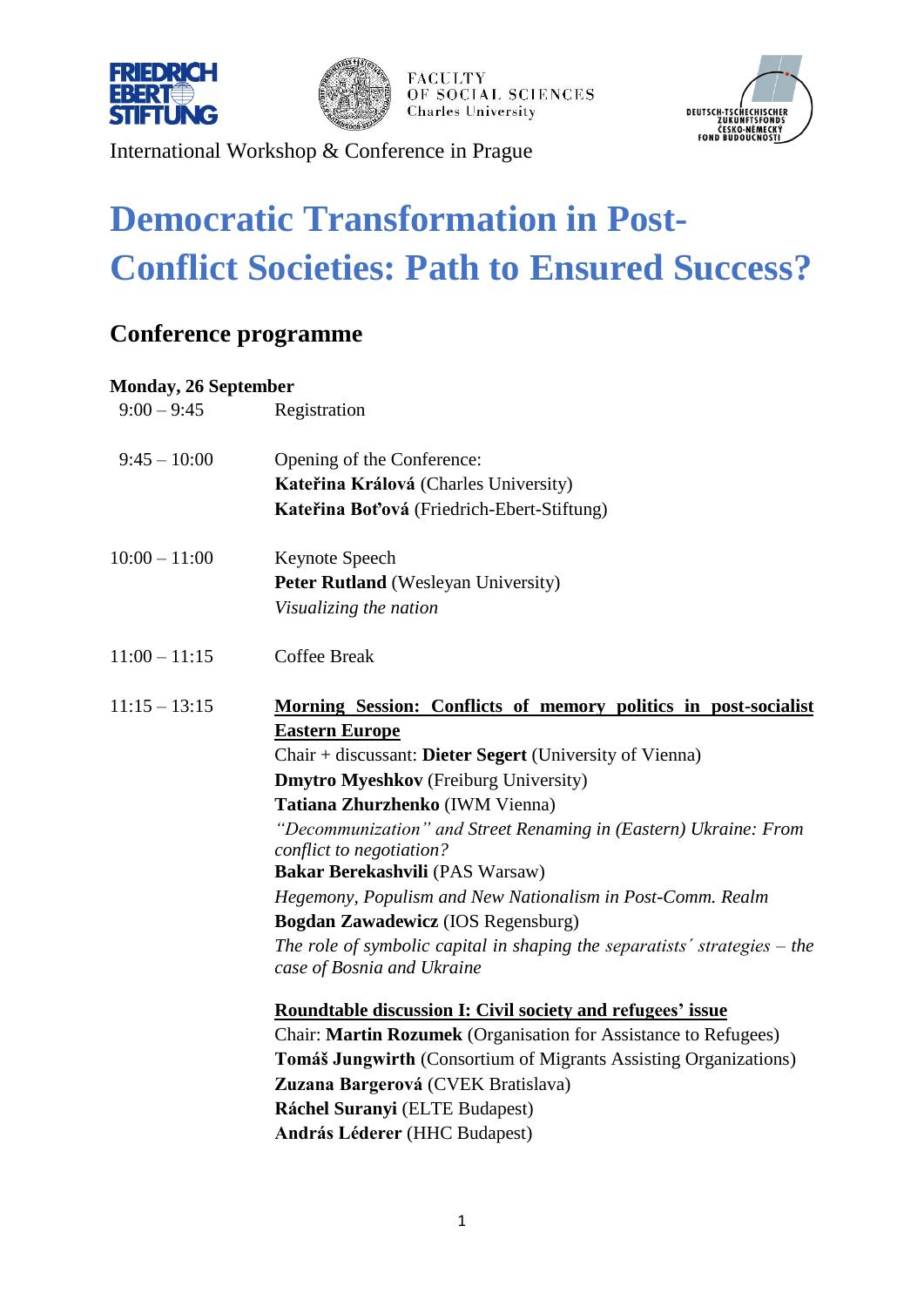



#### **FACULTY** OF SOCIAL SCIENCES **Charles University**



- 13:15 14:30 Lunch
- 14:30 15:30 **Keynote Speech Nikos Marantzidis** and **Giorgos Siakas** (University of Macedonia-Thessaloniki) *Refugee Crisis in Greek Political Perception*
- 15:30 15:45 Coffee Break

#### 15:45 – 18:00 **Afternoon Session**: **State-building and transformation in postcommunist countries**

Chair + discussant: **Vladimír Handl** (Charles University) **Anna Quirin** (Deutsche Gesellschaft für Auswärtige Politik) *The role of national branding in the national build. process in the CEE* **Selver Sahin** (Bilkent University) *Relations in peace-building environments: Understanding the dynamics of peace in Kosovo* **Ladislav Cabada** (MUP Prague and NUPS Budapest) and **Helena Bauerová** (MUP Prague) *Post-Conflict or Conflict Society? Prospects for Bosnia* **Šárka Cabadová Waisová** (ZČU Pilsen and NUPS Budapest) *Problematizing the role of CSOs in peacebuilding: what we know about the influence of the "political variable". The case of Bosnia and Herzegovina*

**Roundtable discussion II: Development of Democracy in the CEE** Chair + discussant: tbc

**Kuba Wygnanski** (Warsaw) **Olena Ivantsiv** (People in Need) **Attila Ágh** (Corvinus University)

18:00 Dinner (for participants)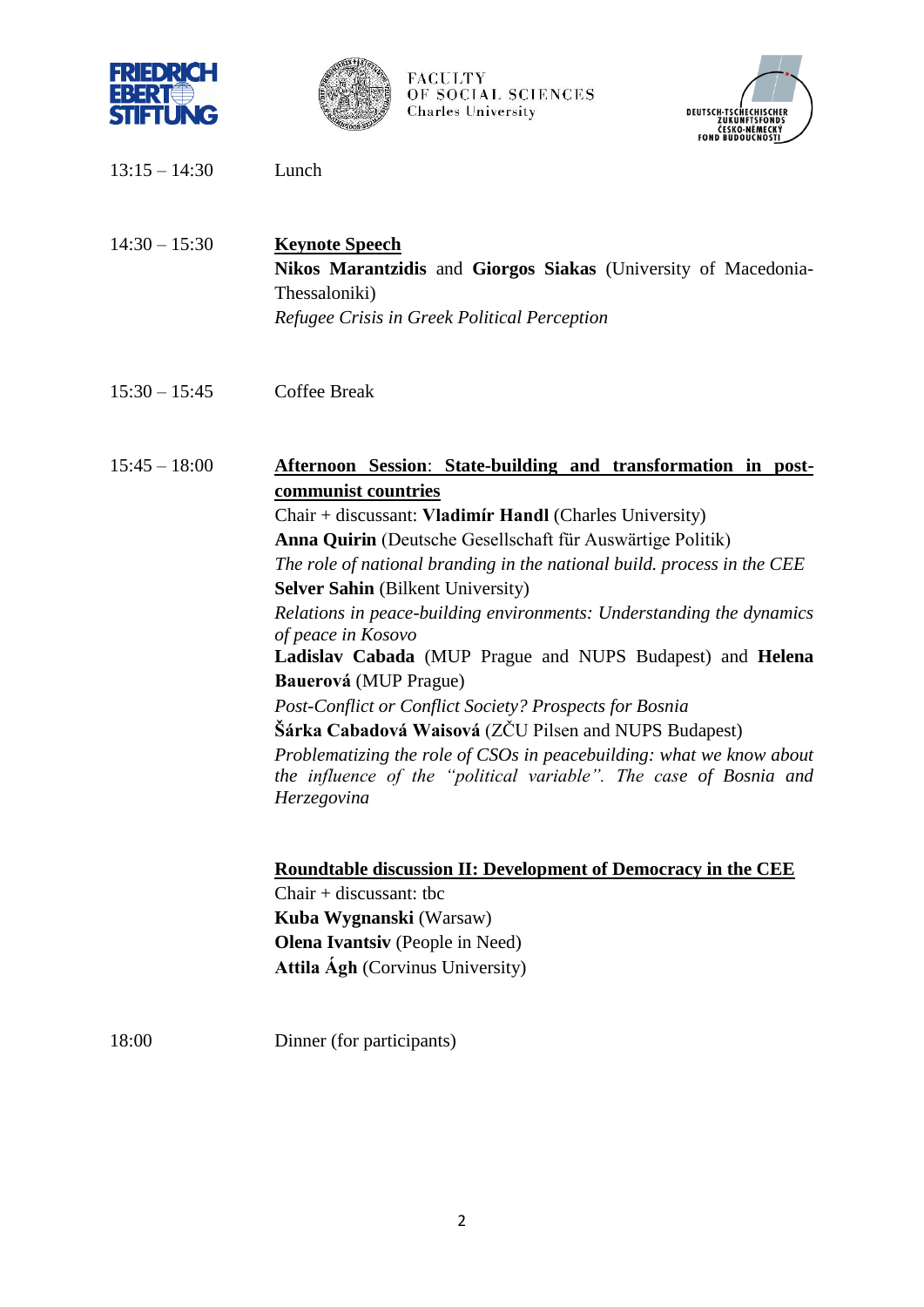



# FACULTY<br>OF SOCIAL SCIENCES<br>Charles University



#### **Tuesday, 27 September**

| $9:00 - 9:30$   | Registration                                                                                                                                                                                                                                                                                                                                                                                                                                                                                                                                                                              |
|-----------------|-------------------------------------------------------------------------------------------------------------------------------------------------------------------------------------------------------------------------------------------------------------------------------------------------------------------------------------------------------------------------------------------------------------------------------------------------------------------------------------------------------------------------------------------------------------------------------------------|
| $9:30 - 10:15$  | Keynote Paper<br>Jacob Eder (Jena University)<br><b>Burden</b><br>From<br><b>National Responsibility:</b> Germany<br>to<br>the<br>and<br>Universalization of the Holocaust                                                                                                                                                                                                                                                                                                                                                                                                                |
| $10:15 - 10:30$ | Coffee Break                                                                                                                                                                                                                                                                                                                                                                                                                                                                                                                                                                              |
| $10:30 - 12:30$ | <b>Morning Session I: Politics of Memory in Cold War Era</b><br>Chair + discussant: Rainer Liedtke (University of Regensburg)<br>Maria Zarifi (IOS Regensburg)<br>Debating on "scientific reconstruction" and socialist modernization in<br>post-war Greece 1945-51<br>Tobias Blümel (Free University, Berlin)<br>Anti-Judaism and Antisemitism before, during and after the Junta in<br>Greece<br>Jiří Kocian (Charles University)<br>Bianca Bican (Babeș-Bolyai University)<br>Conflicted Cultural Memory: Case of Romania                                                              |
|                 | <b>Morning Session II: Civil society engagement</b><br>Chair + discussant: Tina Olteanu (University of Vienna)<br><b>Tobias Spöri</b> (University of Vienna)<br>Weak civil society? Analysing membership and voluntary work in<br><i>associations in post-socialist Europe</i><br><b>Gorkem Atsungur</b> (American University of Central Asia)<br>Rethinking Visual Democracy: Protest and Digital Activism in CEE<br>Karin Hofmeisterová (Charles University)<br><b>Farhan Patel</b> (University of Chester)<br>Peace building at the grassroots level $-a$ case study of Soul of Europe |

12:30 – 14:00 Lunch